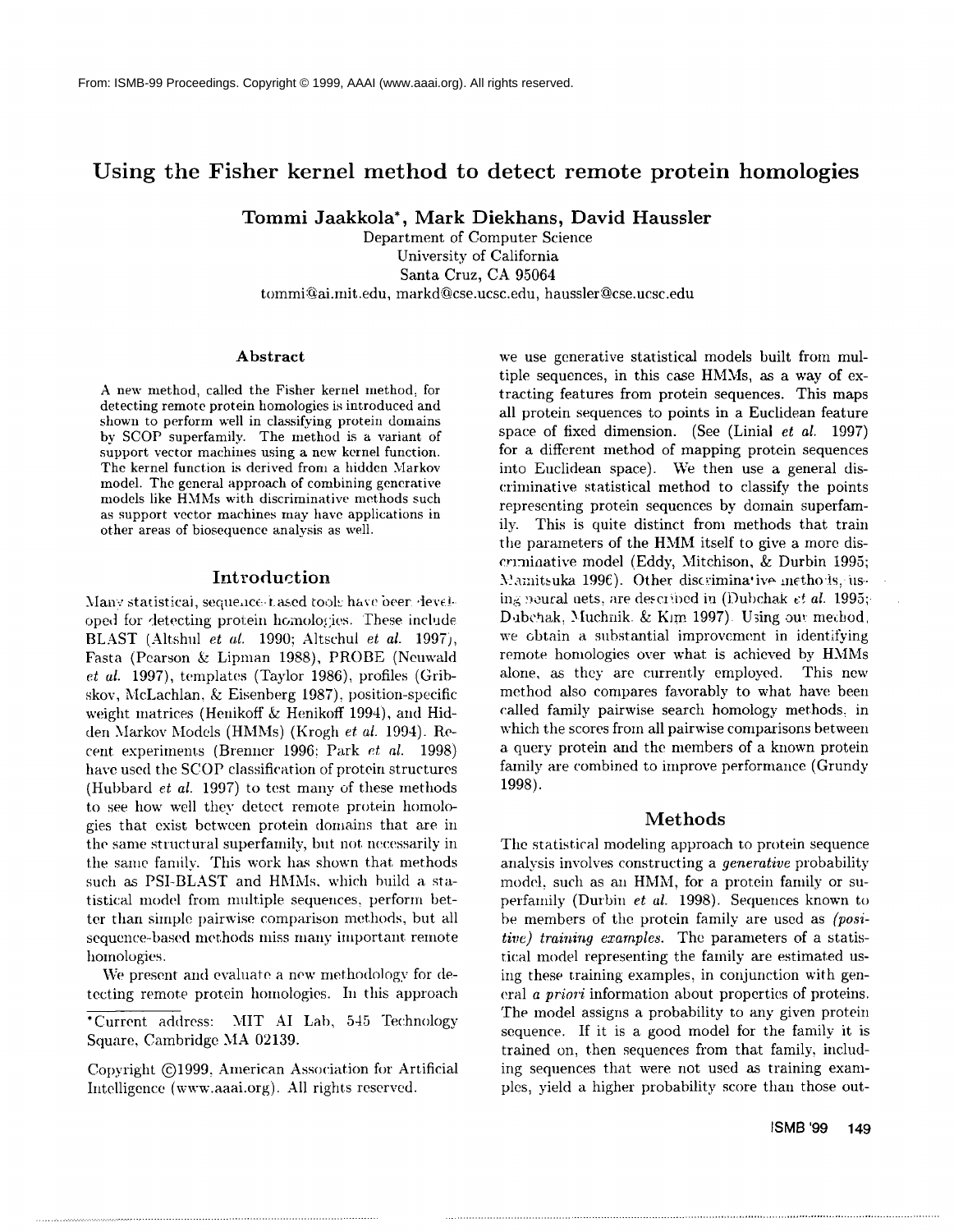side the family. The probability score can thus be interpreted as a measure of the extent to which a new protein sequence is homologous to the protein family of interest. Considerable recent work has been done in refining HMMs for the purpose of identifying weak protein homologies in this way (Krogh *et aL* 1994; Baldi *et al.* 1994; Eddy 1995; Hughey & Krogh 1996; Karplus *st al.* **1997).**

Let  $X = [x_1, ..., x_n]$  denote a protein sequence, where each  $x_i$  is an amino acid residue. Suppose that we are interested in a particular protein family such as immunoglobulins and have estimated an HMM  $H_1$  for this family (for details of the estimation process see. e.g., (Durbin *et al.* 1998)). We use  $P(X|H_1)$  to denote the probability of X under the HMM, and  $P(X|H_0)$  to denote the probability of X under the null model. The score used in database search is the likelihood ratio

$$
\mathcal{L}(X) = \log \frac{P(X|H_1)P(H_1)}{P(X|H_0)P(H_0)} \tag{1}
$$
\n
$$
= \log \frac{P(X|H_1)}{P(X|H_0)} + \log \frac{P(H_1)}{P(H_0)}
$$

A positive value of the likelihood ratio  $\mathcal{L}(X)$  is taken as an indication that the new sequence  $X$  is indeed a member of the family. The constant factor  $log P(H<sub>t</sub>)/P(H<sub>0</sub>)$ , the log prior odds, provides an a *priori* means for biasing the decision and does not affect the ranking of sequences being scored.

#### Discriminative approaches

The parameters of a generative model are estimated in such a way as to make the positive training exampies, proteins in the fanfily being modeled, very likely under the probability model. In contrast, the parameters of a discriminative model are estimated using both positive training examples and *negative training examples,* which are proteins that are not members of the family being modeled. The goal in estimating the parameters of a discriminative model is to find parameters such that the score derived from the model can be used to discriminate members of the family from nonmembers, e.g. such that members of the family receive **a** high score and non-mernbers receive a low score.

Although the likelihood ratio above is optimal when the HMM and the null model are perfectly accurate models of the data. it can perform poorly when these models are not accurate. This can easily happen with limited training sets (Barrett, Hughey, & Karplus 1997; Park *et al.* 1998). Discriminative methods can be used to directly optimize the decision rule using both negative and positive examples, and often perform better.

#### Kernel methods

Suppose we have a training set of examples (protein sequences)  $\{X_i\}$ .  $i = 1, ..., n$  for which we know the correct hypothesis class,  $H_1$  or  $H_0$ . In other words, we have a set of protein sequences that are known to be either homologous to the fantily of interest or not. We model the discriminant function  $\mathcal{L}(X)$  directly via the following expansion in terms of the training examples:

$$
\mathcal{L}(X) = \log P(H_1|X) - \log P(H_0|X) \qquad (2)
$$

$$
= \sum_{i:X_i \in H_1} \lambda_i K(X, X_i) - \sum_{i:X_i \in H_0} \lambda_i K(X, X_i)
$$

The sign of the discriminant function determines the assignment of the sequences into hypothesis classes. The contribution, either positive or negative, of each training example (sequence) to the decision rule consists of two parts:  $1)$  the overall importance of the example  $X_i$  as summarized with the non-negative coefficient  $\lambda_i$  and 2) a measure of pairwise "similarity" between the training example  $X_i$  and the new example X, expressed in terms of a *kernel* function  $K(X_i, X)$ . The user supplies the kernel function appropriate for the application area. This is the most critical component. The free parameters in the above decision rule are the coefficients  $\lambda_i$ : these can be estimated by iteratively maximizing a quadratic objective function as described in (Jaakkola, Dickhans, & Haussler 1998b).

### The Fisher kernel

Finding an appropriate kernel function for a particular application area can be difficult and remains largely *an* unresolved issue. We have, however, developed a general formalism for deriving kernel functions from generative probability models (Jaakkola & Haussler 1998). This formalism carries several advantages, including the ability to handle complex objects such as variable length protein sequences within the kernel function. Furthermore, the formalism facilitates the encoding of prior knowledge about protein sequences, via the probability models, into the kernel function.

Our approach here is to derive the kernel function from IIMMs corresponding to the protein family of interest. We are thus able to build on the work of others towards adapting HMMs for protein homology detection(Krogh *et al.* 1994; Hughey & Krogh 1996; Karplus *et al.* 1997). Our use of protein models in the kernel function, however, deviates from the standard use of such models in biosequence analysis in that the kernel function specifies a similarity score for any pair of sequences, whereas the likelihood score from an HMM only measures the closeness of the sequence to the model itself.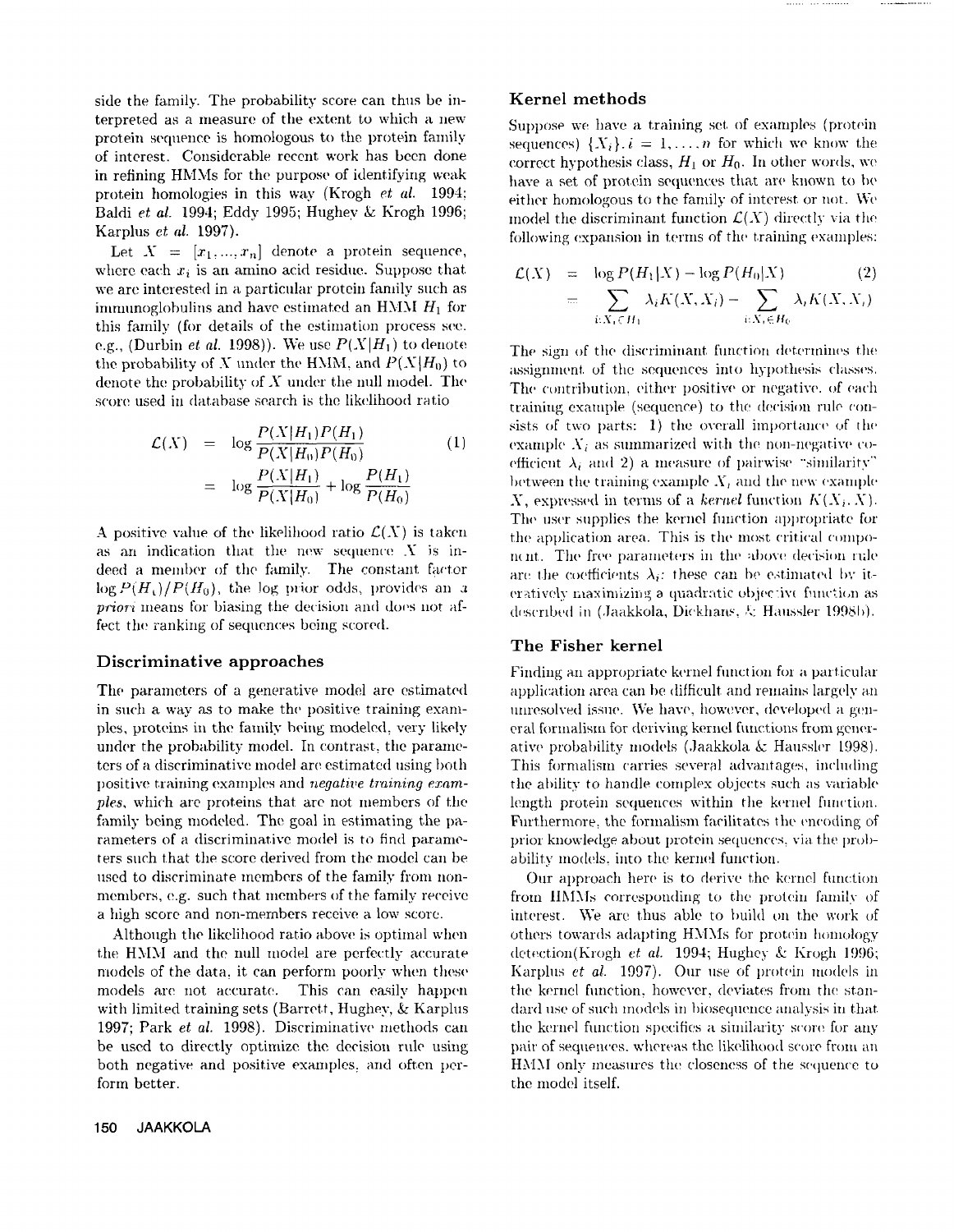We extract and entertain a richer representation for each sequence in the form of what arc known as *sufficient statistics.* In the context of HMMs these statistics are computed with each application of the standard forward-backward algorithm (Rabiner & Juang 1986). The fixed length vector of sufficient statistics contains a value for each parameter in the HMM and these values are the posterior frequencies of having taken a particular transition or having generated one of the residues of the query sequence X from a particular state. The vector of sufficient statistics thus reflects the process of generating the query sequence from the HMM. More generally, they provide a complete summary of the sequence in the parameter space of the model.

The idea of using sufficient statistics as an intermediate representation of the query sequence can he generalized considerably(Jaakkola & Haussler 1998). In the more general treatment, one works not with the vector of sufficient statistics directly but with an analogous quantity known as the *Fisher score.*

$$
U_X = \nabla_{\theta} \log P(X|H_1, \theta) \tag{3}
$$

Each component of  $U_X$  is a derivative of the loglikelihood score for the query sequence  $X$  with respect to a particular parameter. The magnitude of the components specify the extent to which each parameter contributes to generating the ouery sequence. The computation of these gradients in the context of H.MMs along with their relation to sufficient statistics is described in more detail in (Jaakkola, Diekhans, Haussler 1998b).

Finding an appropriate kernel function in this new gradient representation is easier than in the original space of variable length protein sequences. We only need to quantify the similarity between two fixed length gradient vectors  $U_X$  and  $U_{X'}$  corresponding to two sequences  $X$  and  $X'$ , respectively. The kernel function used in our experiments is given by

$$
K(X, X') = e^{-\frac{1}{2\sigma^2}(U_X - U_{X'})^T (U_X - U_{X'})}
$$
(4)

as derived in (Jaakkola, Diekhans, & Haussler 1998b). The scaling parameter  $\sigma$  appearing in this kernel was set equal to the median Euclidean distance between the gradient vectors corresponding to the training sequences in the protein family of interest and the closest gradient vector from a protein belonging to another protein fold.

To summarize, we begin with an HMM trained from positive examples to model a given protein family. We use this  $HMM$  to map each new protein sequence X we want to classify into a fixed length vector, its Fisher score, and compute the kernel function on the basis

of the Euclidean distance between the score vector for  $X$  and the score vectors for known positive and negative examples  $X_i$  of the protein family. The resulting discriminant function is given by

$$
\mathcal{L}(X) = \sum_{i:X_i \in H_1} \lambda_i K(X, X_i) - \sum_{i:X_i \in H_0} \lambda_i K(X, X_i),
$$
\n(5)

where  $K$  is the kernel function defined above and the  $\lambda_i$  are estimated from the positive and negative training examples *Xi. We* refer to this as the *SVM-Fisher* method.

### **Combination of scores**

In many cases we can construct more than one HMM model for the family or superfamily of interest. It is advantageous in such cases to combine the scores from the multiple models rather than selecting just one. Let.  $\mathcal{L}_i(X)$  denote the score for the query sequence X based on the  $i^{th}$  model. This might be the score derived from the SVM-Fisher method. Equation (5), or the log likelihood ratio for the generative HMM model.  $\log \frac{P(X|H_1)}{P(X|H_0)}$ , or even a negative log E-value derived from a BLAST comparison, as described in he methods section. We would like to combine the SVM-Fisher scores for  $X$  from all the models of the given family, and similarly with HMM and BLAST scores Since there is no clearly optimal way to combine these scores in practice, we explore here only two simple heuristic means. These are *average score*.

$$
\mathcal{L}_{ave}(X) = \frac{1}{N} \sum_{i} \mathcal{L}_i(X) \tag{6}
$$

and *maximum* score

. . . . . . . . . . . . . . . .

$$
\mathcal{L}_{max}(X) = \max_{i} \mathcal{L}_i(X), \tag{7}
$$

where in each case the index  $i$  ranges over all models for a single family of interest. These combination methods have also been explored in other protein homology experiments (Grundy 1998). The average score method works best if the scores for the individual models are fairly consistent, and the maximum score method is more appropriate when we expect larger values of some individual model scores to be more reliable indicators. We have found that the maximum score method works better in our experiments with generative HMM models and BLAST scores, so this approach is used there. However, the average score method works better for combining scores from our discriminative models, so it is used in these experiments.

### Experimental Methods

We designed a set of experiments to determine the ability of SVM-Fisher kernel discriminative models to

#### **ISMB '99 151**

the committee of the com-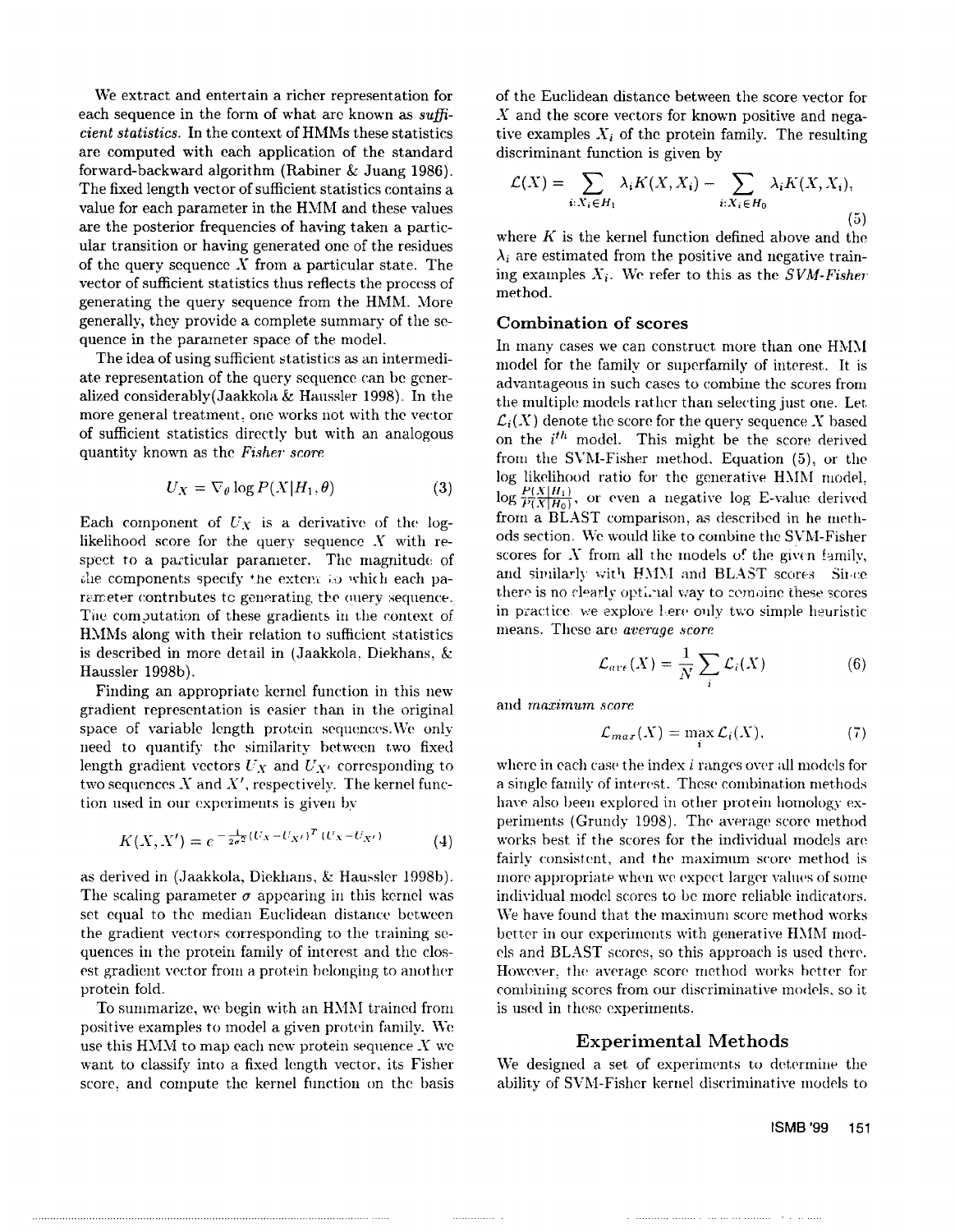recognize remote protein homologs. The SVM-Fisher kernel methods were compared to BLAST (Altshul et al. 1990; Gish & States 1993) and the generative HMMs built using the SAM-T98 methodology (Park et al. 1998: Karolus, Barrett, & Hughey 1998: Hughey & Krogh 1995; 1996). The experiments measured the recognition rate for members of superfamilies of the SCOP protein structure classification (Hubbard *et al.* 1997). We simulate the remote homology detection problem by withholding all members of a SCOP family from the training set and training with the remaining members of the SCOP superfamily. We then test sequences from the withheld family to see if they are recognized by the model built from the training sequences. Since the withheld sequences are known remote homologs, we are able to demonstrate the relative effectiveness of the techniques in classifying new sequences as remote members of a superfamily. In a sense, we are asking, "Could the method discover a new family of a known superfamily?"

### Overview of experiments

The SCOP version 1.37 PDB90 domain database, consisting of protein domains, no two of which have 90% or more residue identity, was used as the source of both training and test sequences PDB90 eliminates a large number of essentially redundant sequences from the SCOP database. The use of the domain database allows for accurate determination of a sequence's class. eliminating the ambiguity associated with searching whole-chain protein databases.

The generative models were obtained from an existing library of SAM-T98 HMMs. The SAM-T98 algorithm, described more fully in (Karplus, Barrett, & Hughey 1998), builds an HMM for a SCOP domain sequence by searching the non-redundant protein database NRP for a set of potential homologs of the sequence and then iteratively selecting positive training sequences from among these potential homologs and refining a model. The resulting model is stored as an alignment of the domain sequence and final set of homologs.

All SCOP families that contain at least 5 PDB90 sequences and have at least 10 PDB90 sequences in the other families in their superfamily were selected for our test, resulting in 33 test families from 16 superfamilies (Jaakkola, Diekhans, & Haussler 1998b). When testing the recognition of one these families, the training and test sets were constructed as follows. The positive training examples were selected from the remaining families in the superfamily containing the family in question and the negative training examples from outside of the fold that the family belongs to. The positive test examples consisted of all the PDB90 sequences in the family. The negative test examples were chosen from outside of the fold containing the family and in such a way that the negative examples in the training set and those in the test set never came from the same fold. Figure 1 shows an example of the division.

For each of the 33 test families, all the test examples, both positive and negative, were scored, based on a discriminant function obtained from the training examples for that family. We used various methods, described in the following section, to measure how well the discriminant function performed by assessing to what extent it gave better scores to the positive test examples than it gave to the negative test examples. Using this setup, the performance of the SVM-kernel method was compared to the performance of the generative HMM alone, and to BLAST scoring methods.

## Multiple models used

After selecting a test family, we must construct a model for its superfamily using available sequences from the other families in that superfamily. The SAM-T98 method starts with a single sequence (the guide sequence for the domain) and builds a model. In general, there are too many sequences in the other families of the superfamily to consider building a model around each one of them. So we used a subset of PDB905 iperfamily sequences present in a diverse library of existing HMMs. The SVM-Fisher method was subsequently trained using each of these models in turn. The scores for the test sequences, given each HMM model, were computed from Equation (5), and the scores obtained based on multiple models were combined according to Equation  $(6)$ .

## Details on the training and test sets

In each experiment, all PDB90 sequences outside the fold of the test family were used as either negative training or negative test examples. All experiments were repeated with the test/training allocation of negative examples reversed. This resulted in approximately 2400 negative test sequences for most test families. The split of negative examples into test and training was done on a fold-by-fold basis, in such a way that folds were never split between test and train. This insured that a negative training example was never similar to a negative test example, which might give a significant advantage to discriminative methods. In actual applications, this requirement could be relaxed, and further improvements might be realized by using discriminative methods.

For positive training examples, in addition to the PDB90 sequences in the superfamily of the test family (but not in the test family itself), we used all of the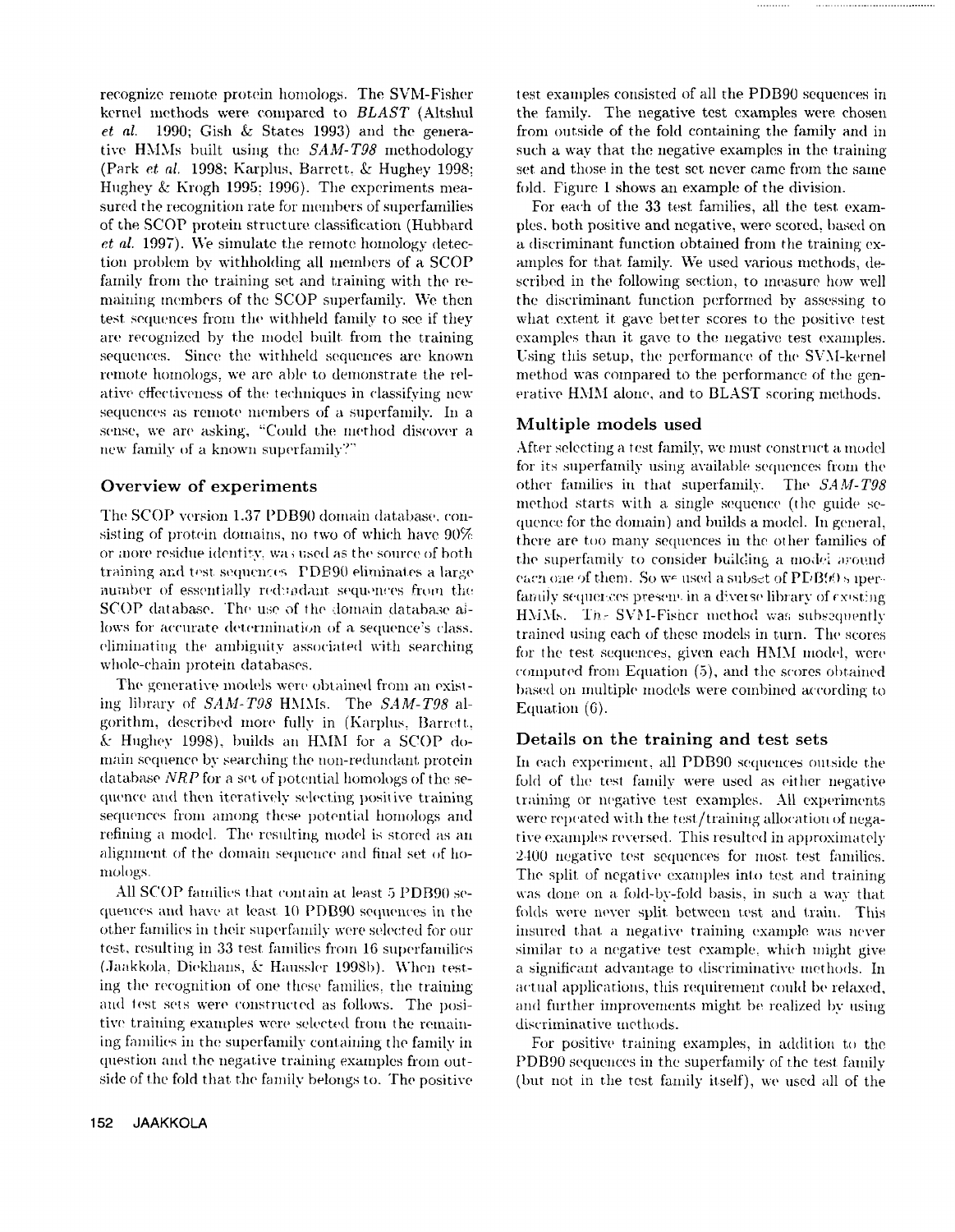homologs found by each individual *SAM-T98* model built for the training PDB90 sequences.

## **BLAST methods**

Two *BLAST* methodologies were used for comparison, each using WU-BLAST version 2.0a16 (WU-BLAST Althschul & Gish 1996). These are family pairwise search homology methods, as explored in (Grundy 1998). In both methods, the PDB90 database was queried with each positive training sequence, and Evalues were recorded. One method, referred to as *BLAST:SCOP-only* in the results section, used positive training examples as defined by  $(1)$  above. The other, which we call *BLAST.'SCOP+SAM-TP8-homoloys,* included the *SAM-T98* domain homologs as positive examples, as in  $(2)$  above. In both cases, the scores were combined by the maximum method, so the final score of a test. sequence in the PDB90 database was taken to be the maximum  $-\log E$ -value for any of the positive training example query sequences. This score measures the BLAST-detectable similarity of the test sequence to the closest sequence in the set of positive training sequences. In (Grundy 1998), a related combination rule, which instead used the average of the BLAST bit scores, was suggested. We tried a similar average method, taking the average of the  $-\log E$ -values, which should in theory be more accurate than averaging the bit scores. However, the maximum method performed bes:, so we zeport results for that combination method only.

### **Generative HMM scores**

Finally, we also report results using the *SAM-T98* method as a purely generative model. The null model used here is the reverse sequence model from (Park  $et$ *el.* 1998; Karplus, Barrett. &: Hughey 1998). We used the same data and the same set of models as in the SVM-Fisher score experiments; we just replaced the SVY.I-Fisher score with the *SAM-T98* score. However. the scores were combined with the maximum method, since that performed slightly better in this case.

In these experiments we also tried two different types of positive training examples. In the first set of experiments, we used only the domain homologs found by the *SAM-T98* method itself as a training set for each HMM. Thus, we simply used the *SAM-T98* models as they were given in the existing library of models. In the second experiment, we retrained each of these models using all of the data in (2) above. That is, using all the SCOP sequences in the superfamily being modeled (but not in the family itself), and all of the domain homologs found by the given *SAM-T98* model and by the models built from other guide sequences from this superfamily (but not in the family itself). Thus in this



Figure 1: Separation of the SCOP PDB90 database into training and test sequences, shown for the *G* proteins test family.

latter case, each HMM was trained on same set of positive training examples used by the SVM-Fisher and BLAST:SCOP+SAMT98-homologs methods. Performance was somewhat better in the latter case at higher rates of false positives (RFP, see below), but was worse at, lower RFP, making the method of less practical value. Therefore, we report the results of the first experiment here.

### **Results**

Here we provide a comparison of the results of the best performing approaches for each of the methods. Since the numeric scores produced by each method are not directly comparable, we use the rate of false positives  $(RFP)$  achieved for each positive test sequence as metric for comparing methods (Park *et el.* 1998). The *RFP* for a positive test sequence is defined as the fraction of negative test sequences that score as good or better than the positive sequence.

### **G-proteins**

Here, as an example, we look at the results for the  $G$ *proteins* family of the *nucleotide triphosphate hydrolases* SCOP superfamily.

The IIMMs used in the recognition of members of the *G proteins* family were taken from two other families in the superfamily: *nucleotide and nucleoside kinases*, and *nitrogenase iron protein-like*. The positive training examples were the SCOP PDB90 sequences from the other families in the superfamily, along with the HMM domain homologs for the models for the guide sequences.

This experiment tested the ability of the methods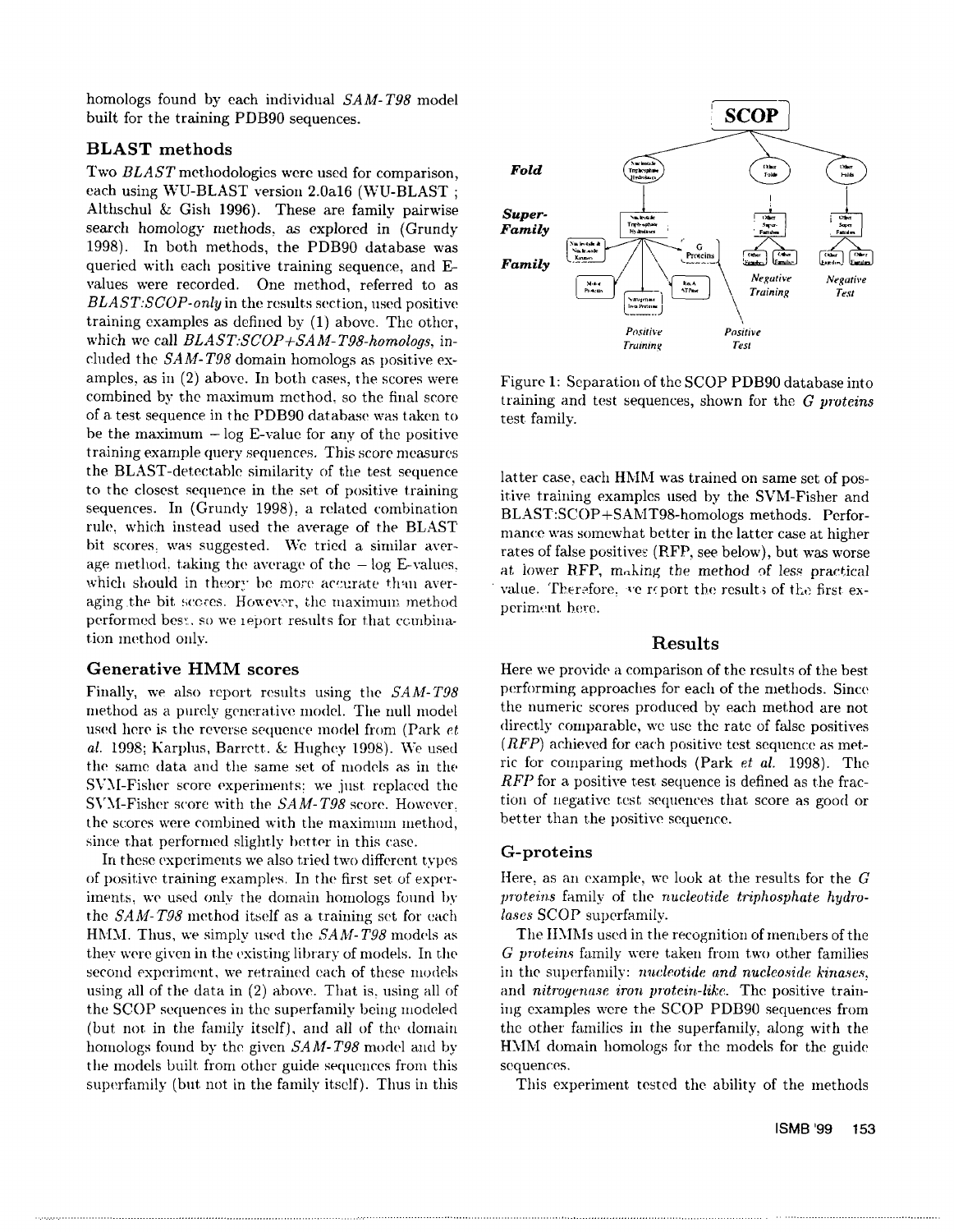| Sequence          | <b>BLAST</b> |       | $\overline{S-T98}$ | $\overline{\mathrm{SVM}\text{-}\mathrm{F}}$ |  |
|-------------------|--------------|-------|--------------------|---------------------------------------------|--|
| 5p21              | 0.043        | 0.010 | 0.001              | 0.000                                       |  |
| lguaA             | 0.179        | 0.031 | 0.000              | 0.000                                       |  |
| <b>letu</b>       | 0.307        | 0.404 | 0.428              | 0.038                                       |  |
| 1hur A            | 0.378        | 0.007 | 0.007              | 0.000                                       |  |
| $1 \text{eff}(3)$ | 0.431        | 0.568 | 0.041              | 0.051                                       |  |
| 1dar(2)           | 0.565        | 0.391 | 0.289              | 0.019                                       |  |
| 1tadA(2)          | 0.797        | 0.330 | 0.004              | 0.000                                       |  |
| $1$ gia $(2)$     | 0.867        | 0.421 | 0.017              | 0.000                                       |  |

Rate of false positives for G proteins Table 1:  $BLAST = BLAST:SCOP-only, B-Hom =$ family.  $BLAST:SCOP + SAMT-98-homologs. S-T98 = SAMT-$ 98. and  $SVM-F = SVM-Fisher method$ .

to distinguish the 8 PDB90 G proteins from 2439 sequences in other SCOP folds. The results are given in table 1. It is seen that the SVM-Fisher method scores 5 of the 8 G proteins better than all 2439 negative test sequences, and gets a lower rate of false positives than the other methods on the other 3 sequences, with the exception of 1eft-3.

We summarize the performance of the four methods in recognizing this family by looking at two overall figures of merit. The first is the manimum RFP for any sequence in the ramily. Under this measure of performance, we get 0.867 for BLAST:SCOP-only, 0.568 for BLAST:SCOP+SAMT98-homologs, 0.428 for SAM-T98, and 0.051 for SVM-Fisher for the G-proteins familv.

Since the maximum RFP can be dominated by a few outliers, which for some reason may be particularly hard for a method to recognize, we also consider the median RFP for the sequences in the family. To calculate the median RFP, we require only that at least half of the sequences in the family be recognized, and calculate the maximum RFP for these sequences only. Of course, for each method, different sequences may be included in this "easiest half" of the family. Under this measure of performance, we get 0.378 for BLAST:SCOP-only, 0.330 for BLAST:SCOP+SAMT98-homologs, 0.007 for SAM-T98, and 0.0 for SVM-Fisher for the G-proteins family.

### Overall results

In Table 2 we give the performance of all four methods on each of the 33 protein families we tested, as measured by the maximum and median RFP. We also computed these statistics for the first and third quartile, and the relative performance of the four methods was similar (data not shown).

A graphical comparison of the overall results for the



Figure 2: Here we compare the overall performance for the four methods on the 33 test families. For each family we computed the median RFP for that family, as shown in Table 2. Values for the median RFP are shown on the X-axis. On the Y-axis we plot the number of SCOP families, out of the 33 families that we tested. for which the given method achieves that median RFP performance or better.

33 test faculties following on low median RFP is given In figure  $2$ 

### **Further experiments**

We did further experiments to verify that the SVM-*Fisher* method was not relying too heavily on length and compositional bias in discriminating one protein domain family from another, as suggested by a referee of this paper. Such information would not be derivable from the test sequence in the case that the domain to be classified is contained in a larger test protein sequence. To simulate this situation, we appended randomly generated amino acids onto the ends of all the sequences in PDB90, creating a set of padded PDB90 sequences that all had length 1200 (the largest domain in PDB90 has length 905). The distribution of these random amino acids was determined from the overall amino acid frequencies in PDB90. The fraction of the padding that occured at the beginning of the sequence versus at the end of the sequence was determined uniformly at random as well.

We reran the experiments reported above with this padded PDB90 data set. In cases where homologs were used, these were randomly padded as well. Apart from a slight reduction in the amount of improvement over the other methods shown by SVM-Fisher, the results were on average qualitiatively similar to those obtained without padding. Details can be found in (Jaakkola,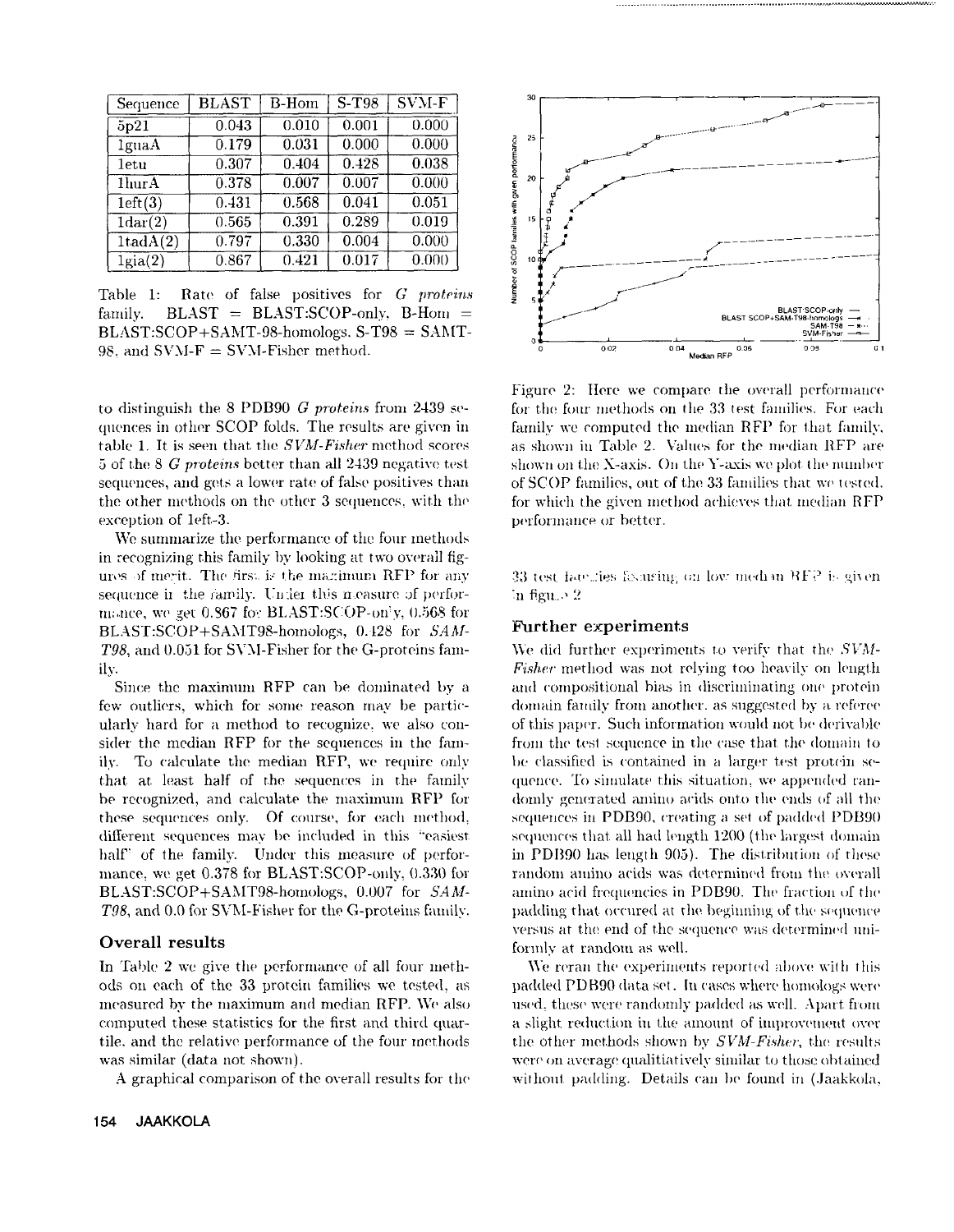|                            |                               | Maximum RFP |                    |                  | Median RFP         |                    |        |                    |            |
|----------------------------|-------------------------------|-------------|--------------------|------------------|--------------------|--------------------|--------|--------------------|------------|
| $^{\#}$                    | Family                        | <b>BLT</b>  | BLH                | ST <sub>98</sub> | <b>SVM</b>         | <b>BLT</b>         | BLH    | ST98               | <b>SVM</b> |
| $\mathbf{1}$               | Phycocyanins                  | 0.882       | 0.743              | 0.950            | 0.619              | 0.391              | 0.342  | 0.450              | 0.364      |
| $\overline{2}$             | Long-chain cytokines          | 0.847       | 0.526              | 0.994            | 0.123              | 0.721              | 0.397  | 0.446              | 0.035      |
| $\overline{3}$             | Short-chain cytokines         |             | 0.658              | 0.513            | 0.023              | 0.407              | 0.114  | 0.109              | 0.002      |
| $\overline{4}$             | Interferons/interleukin-10    |             | 0.799              | 0.765            | 0.119              | 0.324              | 0.440  | 0.289              | 0.004      |
| $\overline{5}$             | Parvalbumin                   | 0.098       | 0.000              | 0.000            | 0.000              | 0.000              | 0.000  | 0.000              | 0.000      |
| $\overline{6}$             | Calmodulin-like               |             | 0.002              | 0.000            | 0.000              | 0.023              | 0.000  | 0.000              | 0.000      |
|                            | 7<br>Immunoglobulin V dom     |             | 0.115              | 0.974            | 0.016              | 0.135              | 0.000  | 0.000              | 0.000      |
| $\overline{\bf 8}$         | Immunoglobulin C1 dom         | 0.624       | 0.000              | 0.000            | 0.063              | 0.033              | 0.000  | 0.000              | 0.000      |
| ğ                          | Immunoglobulin C2 dom         |             | 0.124              | 0.136            | 0.019              | 0.119              | 0.006  | 0.000              | 0.000      |
| $\overline{10}$            | Immunoglobulin I dom          | 0.157       | 0.190              | 0.251            | 0.495              | 0.007              | 0.004  | 0.000              | 0.000      |
| 11                         | Immunoglobulin E dom          | 0.792       | 0.797              | 0.899            | 0.683              | 0.168              | 0.329  | 0.178              | 0.073      |
| $\overline{12}$            | Plastocyanin/azurin-like      | 0.869       | 0.895              | 0.730            | 0.772              | 0.016              | 0.049  | 0.039              | 0.013      |
| $\overline{13}$            | Multidomain cupredoxins       | 0.775       | 0.853              | 0.233            | 0.360              | 0.342              | 0.116  | 0.003              | 0.002      |
| 14                         | Plant virus proteins          | 0.975       | 0.940              | 0.782            | 0.410              | 0.641              | 0.391  | 0.088              | 0.133      |
| $\overline{15}$            | Animal virus proteins         | 0.962       | 0 9 9 7            | 0.941            | 0.513              | 0.750              | 0.630  | 0.201              | 0.066      |
| $\overline{16}$            | Legume lectins                | 0.551       | 0.895              | 0.643            | 0.552              | 0.278              | 0.298  | 0.278              | 0.083      |
| 37                         | $Prof$ aryotic protesses      | 0962        | 0.025              | 0.030            | 0.005              | 0.080              | 0.602  | G 600              | 0.000      |
| 18                         | Eukaryotic proteases          | 0.846       | 0.005              | 0.000            | 0000               | 0.000              | 0.0.00 | 0.000              | 1.600      |
| 15                         | Retroviral protease           | 0.500       | $\overline{0.195}$ | 0183             | $\overline{0.187}$ | $\overline{0.238}$ | 0.108  | $\overline{0.012}$ | $0.003$ .  |
| $\overline{20}$            | Retinol binding               | 0.827       | 0.843              | $0.9 - 0$        | 0.121              | 0.475              | 0.293  | $\overline{0.165}$ | 0.051      |
| $\overline{21}$            | alpha-Amylases, N-term        | 0.935       | 0.953              | 0.737            | 0.037              | 0.630              | 0.851  | 0.007              | 0.000      |
| $\overline{22}$            | beta-glycanases               | 0.974       | 0.939              | 0.370            | 0.079              | 0.517              | 0.338  | 0.009              | 0.008      |
| $\overline{2}\overline{3}$ | type II chitinase             | 0.724       | 0.905              | 0.945            | 0.263              | 0.350              | 0.426  | 0.110              | 0.031      |
| $\overline{24}$            | Alcohol/glucose dehydro       | 0.610       | 0.203              | 0.050            | 0.025              | 0.041              | 0.004  | 0.019              | 0.008      |
| $\overline{25}$            | Rossmann-fold C-term          | 0.713       | 0.883              | 0.593            | 0.107              | 0.121              | 0.299  | 0.015              | 0.005      |
| $\overline{26}$            | Glyceraldehyde-3-phosphate    | 0.791       | 0.537              | 0.062            | 0.004              | 0.315              | 0.102  | 0.009              | 0.002      |
| $\overline{27}$            | Formate/glycerate             | 0.702       | 0.295              | 0.302            | 0.074              | 0.022              | 0.049  | 0.001              | 0.002      |
| $\overline{28}$            | Lactate&malate dehydro        | 0.947       | 0.851              | 0.132            | 0.297              | 0.530              | 0.330  | 0.024              | 0.002      |
| $\overline{29}$            | G proteins                    | 0.867       | 0.568              | 0.428            | 0.051              | 0.378              | 0.330  | 0.007              | 0.000      |
| $\overline{30}$            | Thioltransferase              | 0.205       | 0.072              | 0.986            | 0.029              | 0.000              | 0.000  | 0.000              | 0.000      |
| $\overline{31}$            | <b>Glutathione S-transfer</b> | 0.566       | 0.597              | 0.825            | 0.590              | 0.311              | 0.201  | 0.273              | 0.238      |
| $\overline{32}$            | <b>Fungal lipases</b>         | 0.957       | 0.591              | 0.089            | 0.007              | 0.044              | 0.053  | 0.000              | 0.000      |
| $\overline{33}$            | Transferrin                   | 0.940       | 0.859              | 0.035            | 0.072              | 0.875              | 0.433  | 0.007              | 0.026      |

Table 2: Rate of false positives for all 33 families. BLT = BLAST:SCOP-only, BLH = BLAST:SCOP+SAMT-98homologs,  $ST98 = SAMT-98$ , and  $SVM = SWM$ -Fisher method.

 $\begin{minipage}{.4\linewidth} \begin{tabular}{l} \hline \textbf{1} & \textbf{2} & \textbf{3} & \textbf{4} & \textbf{5} & \textbf{5} & \textbf{6} & \textbf{6} & \textbf{7} & \textbf{8} & \textbf{9} & \textbf{10} & \textbf{10} & \textbf{10} & \textbf{10} & \textbf{10} & \textbf{10} & \textbf{10} & \textbf{10} & \textbf{10} & \textbf{10} & \textbf{10} & \textbf{10} & \textbf{10} & \textbf{10} & \textbf{10} &$ 

. . . . . . . . . . . . . . . . . . . .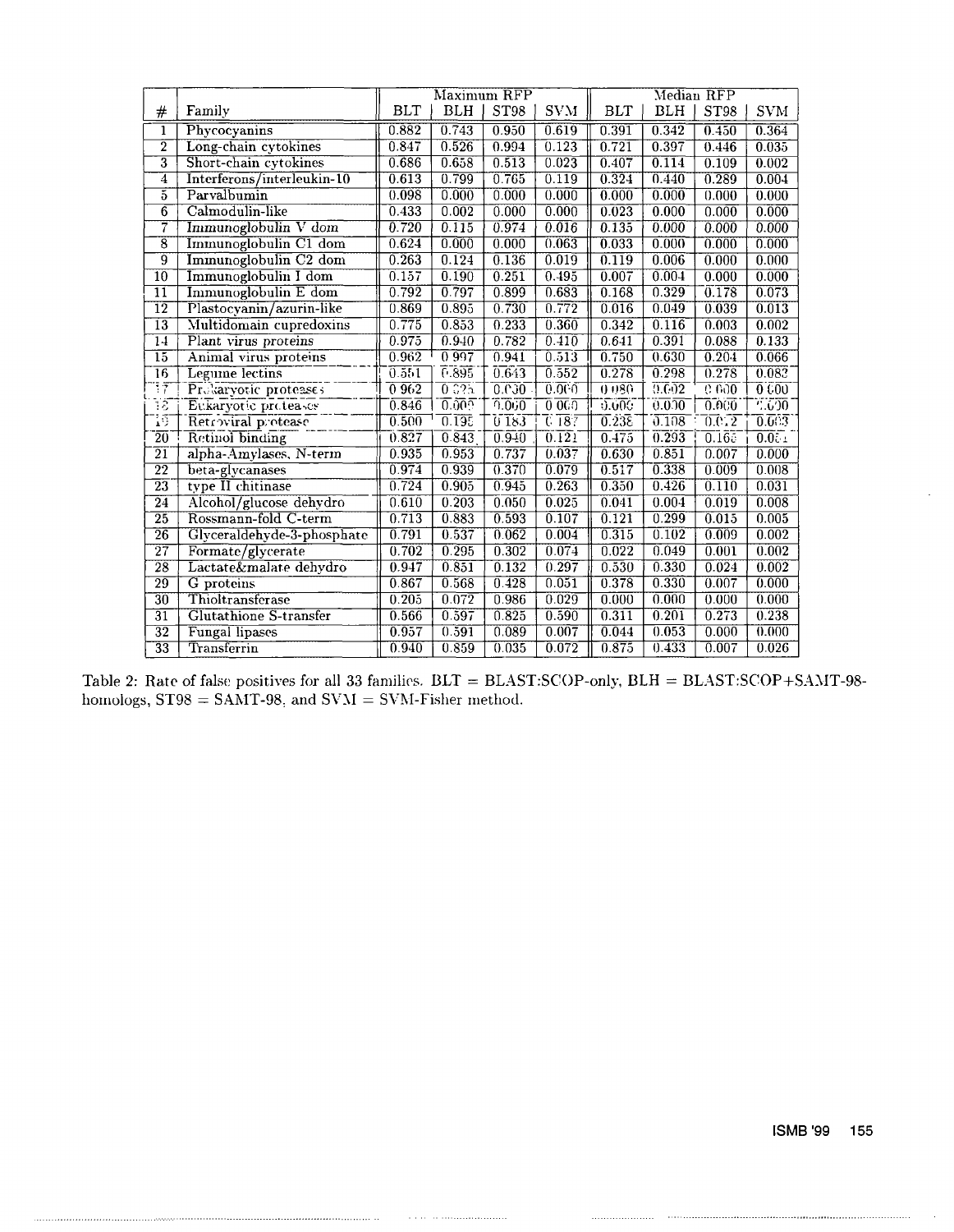Diekhans, & Haussler 1998b). The datasets for all the experiments are available from our web site (Jaakkola, Diekhans, & Haussler 1998a).

### **Discussion**

We have developed a new approach to the recognition of remote protein homologies that uses a discriminative method built on top of a generative model such as an HMM. Our experiments show that this method, which we call the SVM-Fisher method, significantly improves on previous methods for the classification of protein domains based on remote homologies.

All the methods considered in this paper combine multiple scores for each query sequence. The multiple scores arise either from several models that are available for a particular superfamily (HMM and SVM-Fisher) or because each known sequence can be scored against the query sequence with BLAST (Grundy 1998). The simple combination rules employed in this paper for each method are not necessarily optimal and further work needs to be done in this regard. It should be noted that while our methods for combining BLAST and HMM scores are essentially the same as those explored in (Grundy 1998), the relative performance of the simple generative HMM method versus the family pairwise search homology methods using BLAST is reversed in our experiments; here the HMM performs better. This is not surprising, since our tess consisted of anding very remote nomologies for the most part, whereas the tests in (Grundy 1998) were for finding sequences that were mostly in the same family as the training sequences. Furthermore, the families in (Grundy 1998) were not defined by structure using SCOP, but rather by sequence similarity itself. There were also differences in the construction of the HMMs<sup>1</sup>. Our experimental results show, however, that it may be wise to build more powerful, discriminatively trained protein classification methods on top of HMM methods, rather than replace HMM methods with combinations of BLAST scores.

The discriminative SVM-Fisher method relies on the presence of multiple training examples from the superfamily of interest, and works best when these training sequences are not the same as those used to estimate the parameters of the underlying HMM. This presents us with an allocation problem, i.e., which sequences should be used for estimating the parameters of the HMM and which ones left for the discriminative method. This issue becomes especially important in cases where there are relatively few known sequences and homologs in the superfamily of interest. A possible solution to this problem and one that we have already successfully experimented with, concerns the use of generic protein models rather than those tuned to the particular family of interest. By generic models we mean HMMs constructed on the basis of statistical properties of short amino acid sequences that map on to structurally conserved regions in proteins (Bystroff) & Baker 1997). Since the role of the HMM in our discriminative formalism is to provide features relevant for identifying structural relationships, the use of such generic models seems quite natural.

A generic model could also be trained as a single multi-way protein domain classifier, replacing the set of two-way classifiers we built for the experiments reported in this paper. It remains to be seen if this will be an effective way to construct a multi-way protein domain classifier, as compared to using some combination of the existing two-way classifiers. The lower rates of false positives achieved by our current two-way classifiers make us hopeful that an effective multi-way classifier can be built using some version of the SVM-Fisher method.

In the future, it will also be important to extend the method to identify multiple domains within large protein sequences. Since our experiments with anifi-, cially padded sequences were successful, we are confident that these methods can be adapted to the identification of multiple domains. However this work remains to be done. Finally, while this discriminative framework is specifically developed for identifying protein homologies, it naturally extends to other problems in biosequence analysis, such as the identification and classification of promoters, splice sites, and other features in genomic DNA.

### Acknowledgments

Tommi Jaakkola acknowledges support from a DOE/Sloan Foundation postdoctoral grant 97-2-6-CMB. David Haussler and Mark Dickhans acknowledge the support of DOE grant DE-FG03-95ER62112 We thank Richard and NSF grant IRI-9123692. Hughey and Kevin Karplus for suggestions and for making their software available.

### References

Althschul, S., and Gish, W. 1996. Local alignment statistics. Methods Enzymol. 266:460-480.

Altschul, S.; Madden, T.; Schaffer, A.; Zhang, J.; Zhang, Z.; Miller, W.: and Lipman, D. 1997. Gapped

<sup>&</sup>lt;sup>1</sup>Our tests used the  $SAM- T98$  method for constructing HMMs, whereas the tests in (Grundy 1998) used an earlier version of the HMMER system (Eddy; 1997), with the default parameters, which does not perform as well (Karchin & Hughev 1998); more recent and carefully tuned versions of HMMER would likely have performed better.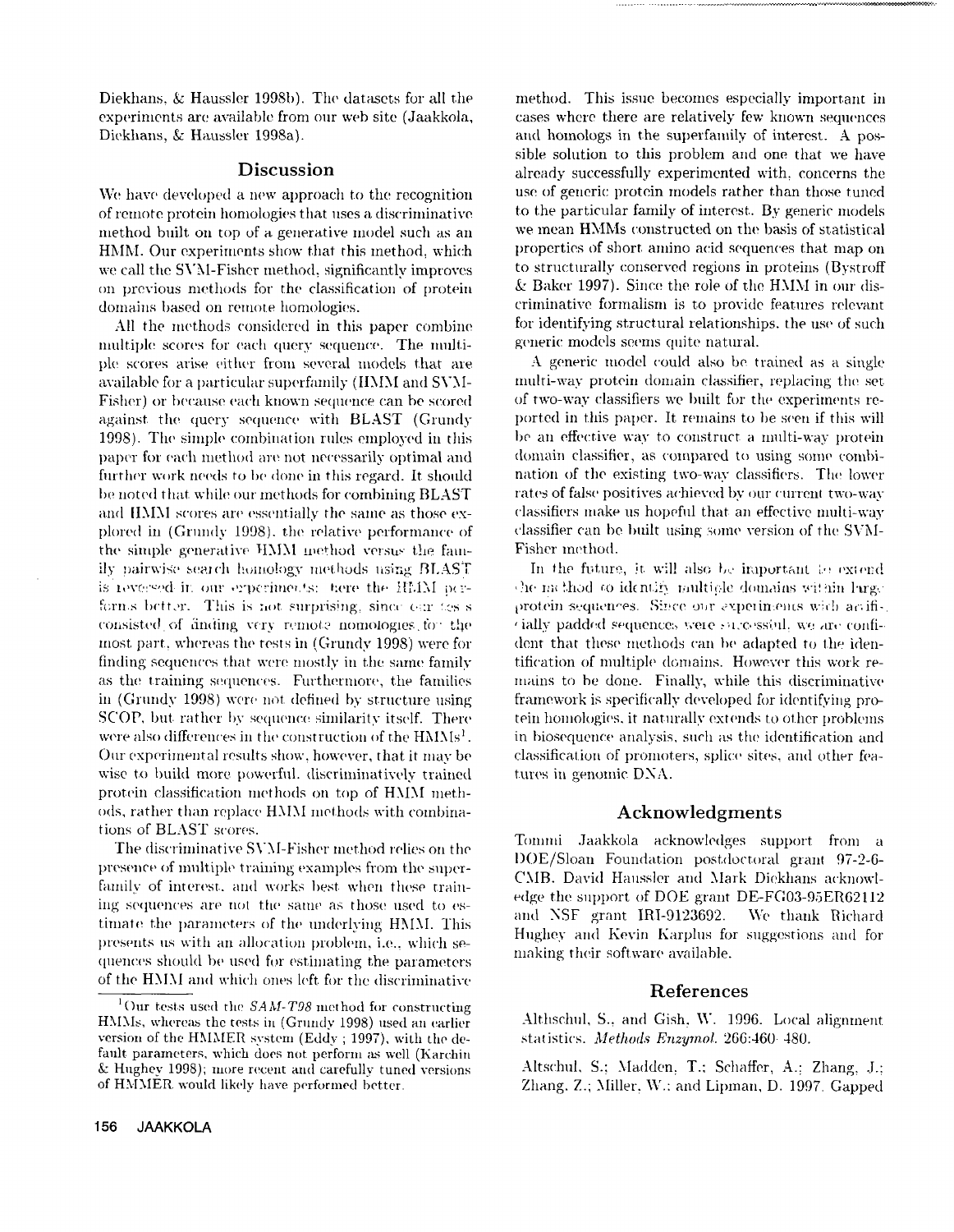BLAST and PSI-BLAST: A new generation of protein database search programs.  $NAR$  25:3899-3402.

Altshul, S. F.; Gish, W.; Miller, W.; W., M. E.; and J., L. D. 1990. Basic local alignment search tool. JMB 215:403 - 410.

Baldi, P.; Chauvin, Y.; Hunkapillar, T.; and McClure, M. 1994. Hidden Markov models of biological primary sequence information. *PNAS* 91:1059-1063.

Barrett, C.; Hughey, R.; and Karplus, K. 1997. Scoring hidden Markov models. CABIOS 13(2):191 199.

Brenner, S. E. 1996. Molecular propinguity: evolu*tionary and structural relationships of proteins.* Ph.D. Dissertation. University of Cambridge. Cambridge. England.

Bystroff, C., and Baker, D. 1997. Blind predictions of local protein structure in casp2 targets using the i-sites library. Proteins: Structure, Function and Genetics. Suppl. 1:167-171.

Dubchak, I.; Muchnik, I.; Holbrook, S.; and Kim, S. 1995. Prediction of protein folding class using global description of amino acid sequence. pnas 92:8700-8704.

Dubchak, I: Muchnik, L. and Elm, S.-H. 1997. Protein folcing class predictor for scop: Aporoacn based on global descriptors. In Proceedinas, 5th International Conference on Intelligent Systems for Molecu $lar$  Biology, 104 108.

Durbin, R.; Eddy, S.; Krogh, A.; and Mitchison. G. 1998. Biological Sequence Analysis: Probabilistic Models of Proteins and Nucleic Acids. Cambridge University Press.

Eddy. S. HMMER WWW site. http://hmmer.wustl.edu/.

Eddy, S.; Mitchison, G.; and Durbin, R. 1995. Maximum discrimination hidden Markov models of sequence consensus. J. Comput. Biol. 2:9-23.

Eddy, S. 1995. Multiple alignment using hidden Markov models. In Rallings, C., et al., eds., ISMB-95, 114 120. Menlo Park, CA: AAAI/MIT Press.

Eddy, S. 1997. Hidden markov models and large-scale genome analysis. Transactions of the American Crys*tallographic Association.* From a talk on HMMER and Pfam given at the 1997 ACA annual meeting in St. Louis.

Gish, W., and States, D. J. 1993. Identification of protein coding regions by database similarity search. Nature Genetics 3.

Gribskov, M.; McLachlan, A. D.; and Eisenberg, D. 1987. Profile analysis: Detection of distantly related proteins. PNAS 84:4355-4358.

Grundy, W. N. 1998. Family-based homology detection via pairwise sequence comparison. In Int. Conf. Computational Molecular Biology (RECOMB-98). New York: ACM Press.

Henikoff, S., and Henikoff, J. G. 1994. Position-based sequence weights.  $JMB$  243(4):574-578.

Hubbard, T.; Murzin, A.; Brenner, S.; and Chothia. C. 1997. SCOP: a structural classification of proteins database. NAR 25(1):236-9.

Hughey, R., and Krogh, A. 1995. SAM: Sequence alignment and modeling software system. Technical Report UCSC-CRL-95-7. University of California, Santa Cruz, Computer Engineering, UC Santa Cruz, CA 95064.

Hughey, R., and Krogh, A. 1996. Hidden Markov models for sequence analysis: Extension and analysis of the basic method.  $CABIOS$  12(2):95 - $107.$ Information on obtaining SAM is available at http://www.cse.ucsc.edu/research/compbio/ sam.html.

Jaakkola, T., and Haussler, D. 1998. Exploiting generative models in discriminative classifiers. In 4dvances in Neural Information Processing Systems 11 San Mateo, CA: Morgan Kauffmann Publishers. to appear.

Jaakkola, T.; Diekhans, M.; and Haussler, D. 1998a. Data set for a discriminative framework for detecting remote protein homologies.

http://www.cse.ucsc.edu/research/compbio/ discriminative/fisher-scop-data.tar.gz.

Jaakkola, T.: Diekhans, M.; and Haussler. D. A discriminative framework for detecting 1998b. remote protein homologies. Unpublished, available from http://www.cse.ucsc.edu/research/ compbio/research.html.

Karchin, R., and Hughey, R. 1998. Weighting hidden Markov models for maximum discrimination. Bioinformatics to appear.

Karplus, K.; Barrett, C.; and Hughey, R. 1998. Hidden markov models for detecting remote protein homologies. Bioinformatics 14(10):846-856.

Karplus, K.; Kimmen Sjölander; Barrett, C.; Cline, M.; Haussler, D.; Hughey, R.: Holm, L.; and Sander, C. 1997. Predicting protein structure using hidden Markov models. Proteins: Structure, Function, and Genetics Suppl. 1:134-139.